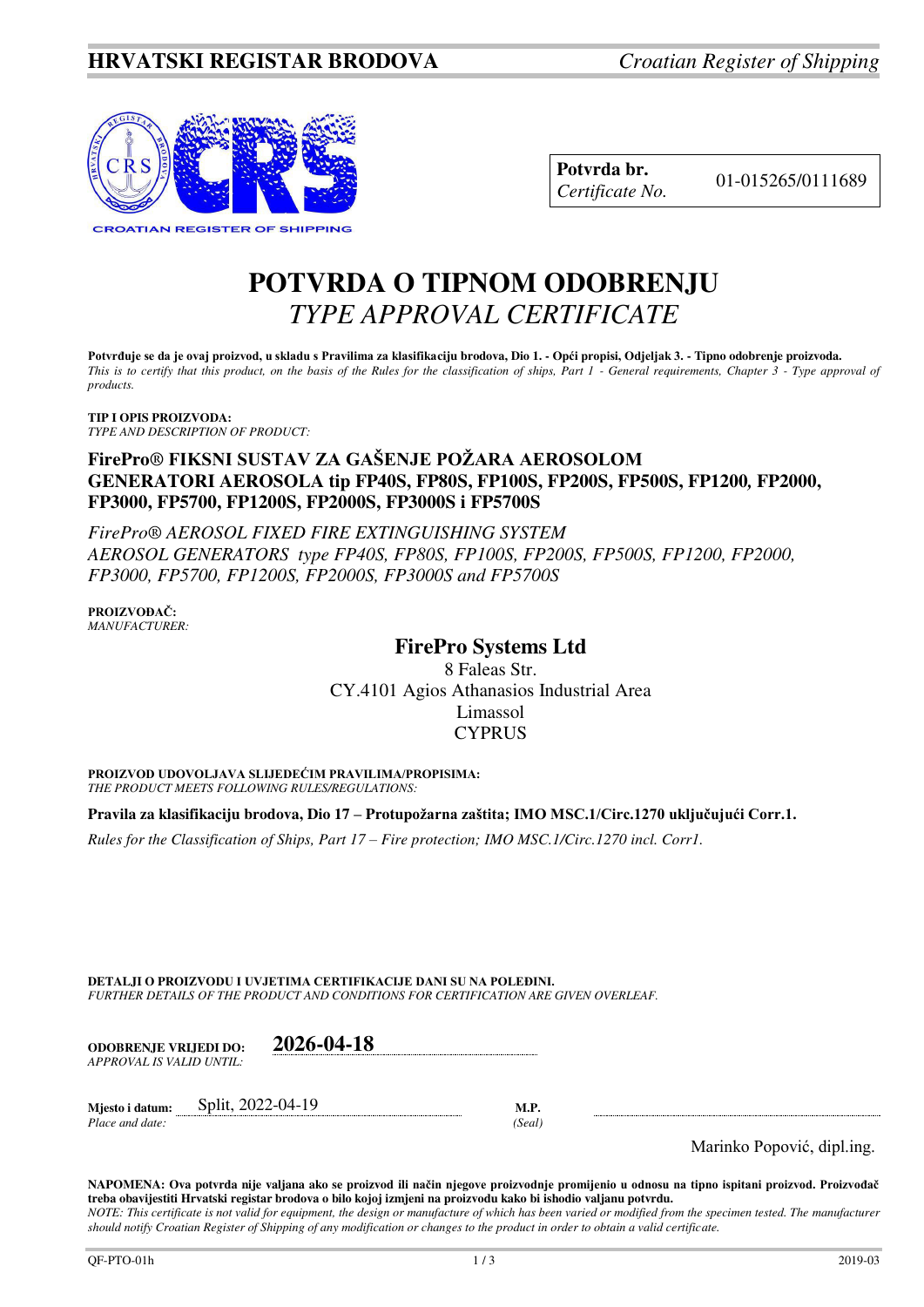



### **PODROBNIJI OPIS PROIZVODA:**

*DETAILED PRODUCT DESCRIPTION:* 

**Generatori aerosola sastoje se od čeličnog ili prokronskog (modeli s oznakom S) kučišta, upaljača, krute tvari za gašenje požara, odjeljka za kemijsku reakciju promjene krute tvari u aerosol i hladila. Upaljač se može aktivirati ručno ili automatski (električnom aktivacijom). Smjesa za gašenje požara je kemijska tvar koja ne sadrži otrovne komponente.**

**Masa krute tvari za gašenje požara u pojedinom generatoru ovisi o modelu generatora (broj u oznaci označava masu krute tvari, npr. modeli FP5700 i FP5700S imaju 5700 g krute tvari za gašenje).** 

*Aerosol generators consists of steel or stainless steel (models with "S" mark) sheet housing, ignition device, fire extinguishing solid composition, reaction compartment and cooling unit. The ignition device can be triggered manually or automatically (by electrical activation). The fire extinguishing composition is a chemical compound containing nontoxic components.* 

*Mass of extinguishing agent in each generator depends on model (marking number indicate quantity of extinguishing agent, for example models FP5700 and FP5700S have 5700 g mass of extinguishing agent).* 

## **PODRUČJE PRIMJENE / POSEBNI GRANIČNI UVJETI:**

*APPLICATION / LIMITATIONS:*

- **1. Gašenje požara u prostorijama strojeva u kojima osoblje uobičajeno ne boravi, volumena manjeg od 500 m<sup>3</sup> i visine između paluba manje od 5 metra, na brodovima, jahtama i brodicama.**
- **2. Masa tvari za gašenje požara**
	- **W = (V x q) / f gdje je:**

**W = masa tvari za gašenje požara (g)** 

**V = volumen štićenog prostora (neto volumen u m<sup>3</sup> )** 

- **Q = projektna gustoća= 120 g/m<sup>3</sup>**
- **f = faktor iskoristivosti pojedinog generatora, vidi Tablicu 1.**
- **3. Smještaj generatora aerosola:**
	- **jednoliko raspoređeni unutar štićenog prostora;**

 **- minimalne udaljenosti generatora od puteva bijega/osoba i gorivih materijala moraju biti u skladu s Tablicom 1.** 

- **4. Automatsko uključivanje sustava nije dopušteno na brodovima koji podliježu odredbama SOLAS-a. Za brodove u nacionalnoj plovidbi automatsko uključivanje je predmet odobrenja HRB-a za svaki pojedinačni slučaj.**
- *1*. *Fire extinguishing in normally unoccupied machinery spaces with volume less than 500 m<sup>3</sup>and deck height less than 5 metres on ships, yachts and boats.*
- *2. Quantity of fire extinguishing agent* 
	- $W = (V x q)/f$  where:
	- *W = fire extinguishing agent mass (g)*
	- *V* = *volume of enclosure to be protected (net volume in*  $m^3$ *)*
	- $Q =$  *design density* = 120 g/m<sup>3</sup>
	- *f = efficiency coefficient of the individual generator's, see Table 1.*
- *3. Location of the aerosol generators:* 
	- *evenly distributed within the protected space;*
- *minimum distance between generators and escape route/persons and combustible materials as specified in Table 1. 4. Automatic release of the system is not allowed onboard ships subject to SOLAS.*

 *For ships navigating in national waters automatic release is subject to the approval of the CRS in each particular case.* 

#### **Tablica 1 /Table 1.**

| <b>Model</b>                | Faktor iskoristivosti generatora /<br>Efficiency coefficient of generator's | L2(m) | L3(m) |
|-----------------------------|-----------------------------------------------------------------------------|-------|-------|
| <b>FP 40S</b>               | 61 %                                                                        |       | 0,1   |
| <b>FP 80S</b>               | 59 $%$                                                                      | 0     | 0,1   |
| <b>FP 100S</b>              | 61 %                                                                        | 0     | 0,1   |
| <b>FP 200S</b>              | 59 $%$                                                                      | 0,1   | 0,3   |
| <b>FP 500S</b>              | 66 %                                                                        | 0,2   | 0,5   |
| FP 1200 and FP 1200S        | 63 $%$                                                                      | 0,2   | 1,2   |
| FP 2000 and FP 2000S        | 60 %                                                                        | 0,2   | 1,2   |
| <b>FP 3000 and FP 3000S</b> | 61 %                                                                        | 0,7   | 1,7   |
| FP 5700 and FP 5700S        | 59 %                                                                        | 0,8   | 1,8   |

**L2 = minimalna udaljenost između generatora i gorivih materijala /** *minimum distance between generators and combustible materials*  **L3** *=* **minimalna udaljenost između generatora i puteva bijega/osoba /***minimum distance between generators and escape routes/persons*